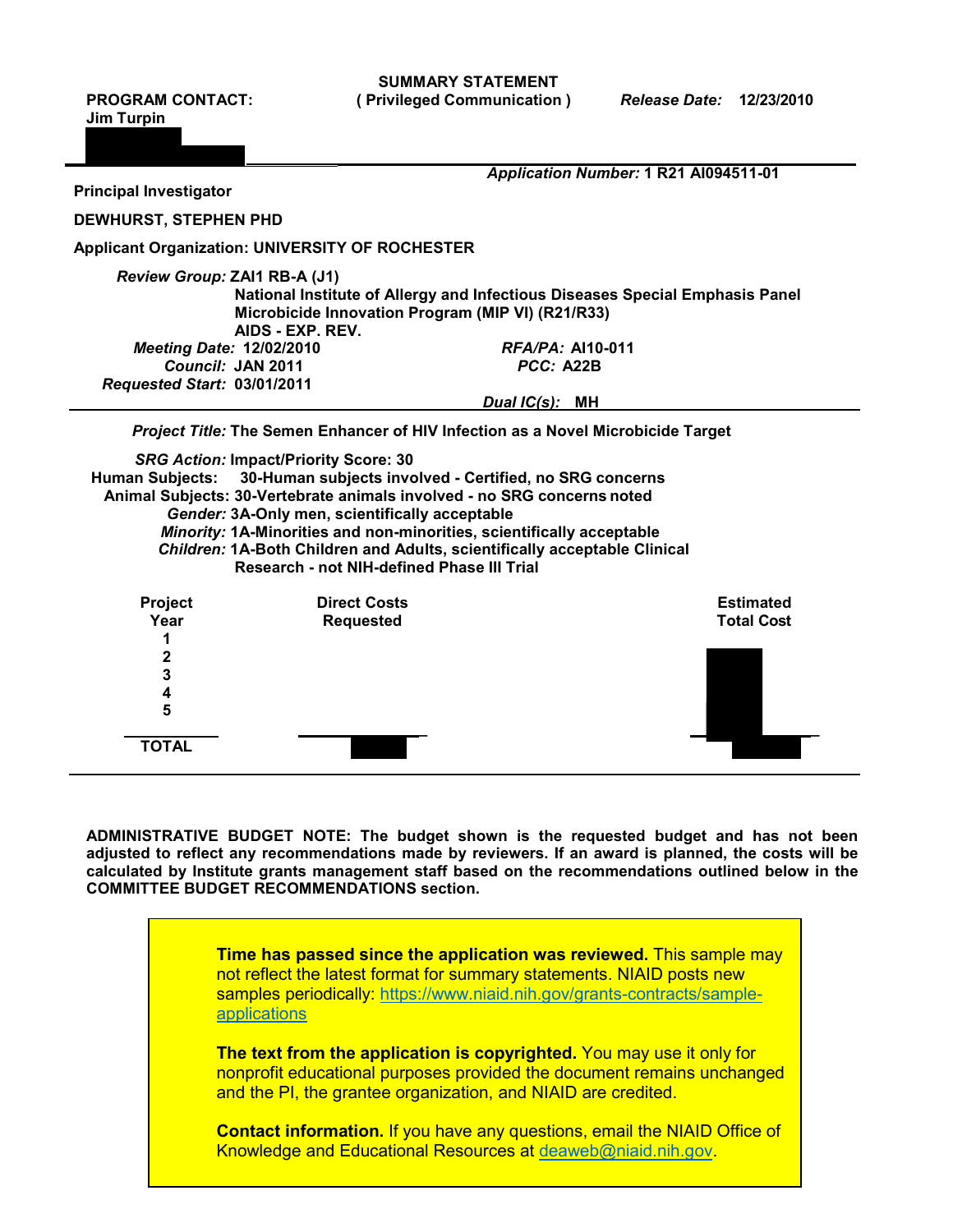#### **1R21AI094511-01 Dewhurst, S.**

Innovation Program (MIP VI) (R21/R33)." Other participating institutions include the University of ), and the University of molecule inhibitors of semen enhancers of viral infection (SEVI) as potential microbicide candidates for blocking sexual transmission of HIV. The objective of the R21 phase is to test whether novel amyloid- binding small molecules inhibit semen-mediated enhancement of HIV infection (Specific Aim 1) and to examine the interaction between novel amyloid-binding small molecules and cells from the female reproductive tract (Specific Aim 2). The R33 phase will continue to improve the efficacy of first significance of targeting a host factor – the Semen Enhancer of Virus Infection (SEVI) – rather than HIV research and the use of amyloid binding molecules as inhibitors of SEVI is particularly innovative. ambitious research plan. The approach is logical, addressing both efficacy and toxicity. Importantly, the well suited to conduct the proposed work and have some history of collaboration. They are considered innovators in their respective fields and have complementary expertise. The milestones are quantitative recommend the addition of an animal model to study the efficacy of SEVI inhibition on HIV transmission. The use of cell lines, cervical explants, and the rabbit vaginal irritation model for toxicity **RESUME AND SUMMARY OF DISCUSSION:** This excellent new R21/R33 application entitled "The Semen Enhancer of HIV Infection as a Novel Microbicide Target" is submitted by the University of Rochester, Rochester, NY, Dr. Stephen Dewhurst, PI, in response to RFA-AI-10-011, "Microbicide California, San Diego (Dr. Jerry Yang), Pittsburgh (Dr. Charlene Dezzutti). The goal of this application is to evaluate amyloid-binding small generation compounds identified in the R21 phase (Specific Aim 3) and to assess the toxicity and inflammatory effects of lead molecules (Specific Aim 4). Strengths of the application include the or epithelial barriers. This approach offers the potential advantage of synergism when combined with other microbicides that target HIV or epithelial barriers. The connection with Alzheimer's disease Sufficient preliminary data support the investigators' promise of success in spite of an otherwise investigators will evaluate any potential toxicity to beneficial lactobacillus species. The investigators are with clear go-no-go decision points. The research environment is strong, with adequate space and facilities. The University of Rochester and the University of California, San Diego are committed to research on women's health. Weaknesses that reduce enthusiasm include skepticism among some reviewers about the significance of targeting SEVI, since there is limited literature to support SEVI's effects on HIV transmission in vivo. In addition, because SEVI is not required for HIV transmission, inhibition of SEVI may reduce HIV infection, but it may not prevent HIV infection. Some reviewers testing is not considered especially innovative. Furthermore, the explant experiments are only using one type of tissue; additional surfaces should be tested in explant systems. Based upon the evaluation of scientific and technical merit, this application received an Overall Impact/Priority score of 30. Supplementary materials received from the applicant were made available to the review committee.

 **DESCRIPTION (provided by applicant):** Human semen contains cationic amyloid fibrils, termed the "Semen Enhancer of Virus Infection" (SEVI), which strongly enhance HIV-1 infection and may play an responsible for semen-mediated enhancement of HIV infection and (ii) SEVI represents a novel fundamentally different from traditional microbicidal strategies that target the virus itself, and is expected to be highly complementary with direct antiviral approaches. Indeed, our long-term goal is to effectiveness. In the R21 phase, we will test whether novel amyloid-binding small molecules inhibit semen-mediated enhancement of HIV infection. The feasibility of this approach has been established using two amyloid-binding small molecules which contain "shielding" oligo-ethylene glycol (EG) enhancement of HIV infection. In Aim 1, we will generate and test novel derivatives of these and other important role in viral transmission. Our preliminary data show that amyloid-binding molecules bind to SEVI, and block semen-mediated enhancement of HIV-1 infection. This suggests that (i) SEVI is microbicide target. We therefore propose to explore a novel, innovative approach to HIV-1 microbicide development, using agents that selectively target SEVI. This high-risk/high-reward approach is use SEVI-targeting agents in combination with traditional microbicides, to achieve optimal antiviral moieties: BTA-EG4 and -EG6. These agents efficiently inhibit SEVI- and semen-mediated amyloid-binding molecules, including oligovalent molecules that are expected to possess increased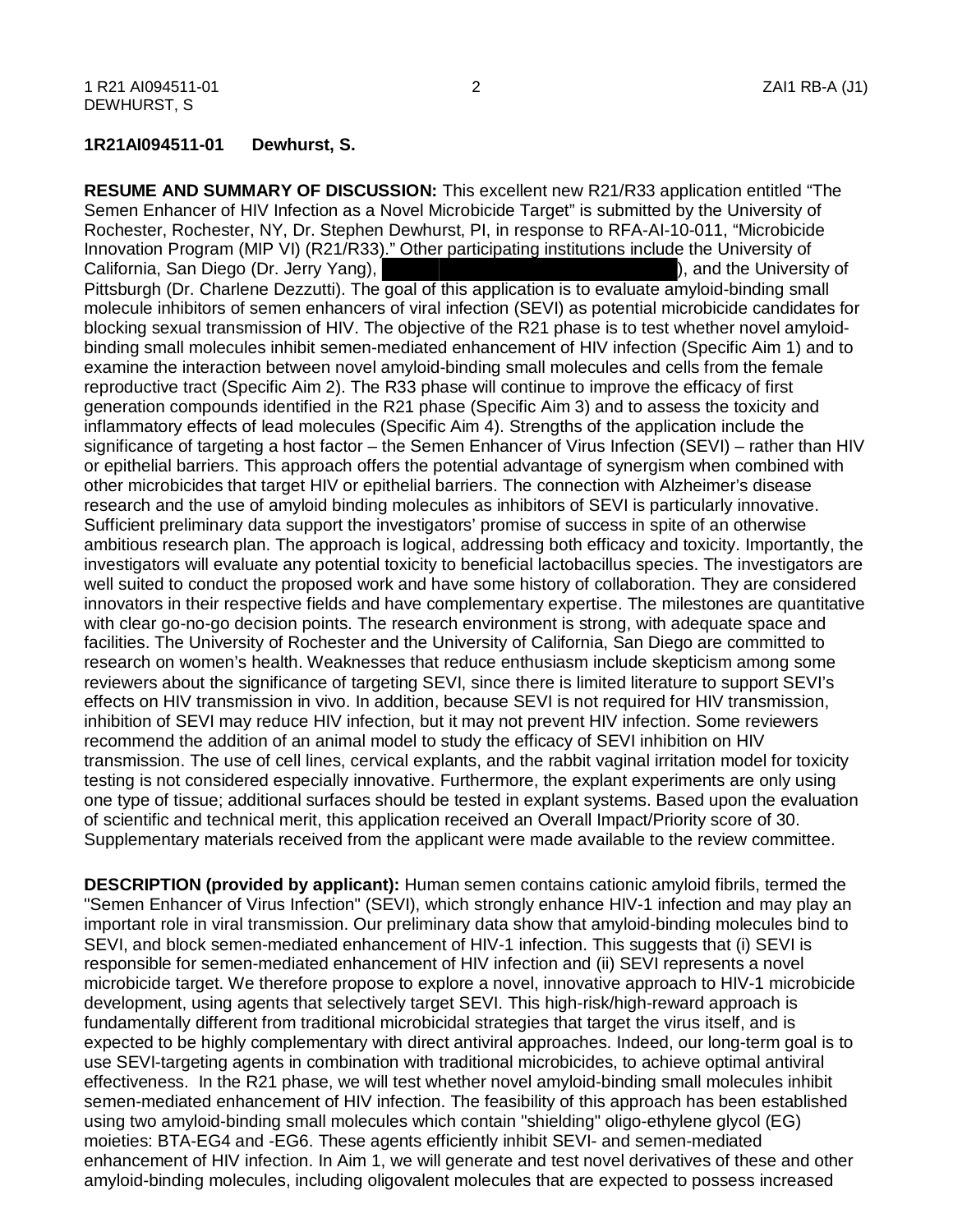of HIV infection using a panel of R5 virus strains (including different clades and transmitted strains). In Aim 2, we will examine the interaction between novel amyloid-binding small molecules and cells from the female reproductive tract. We will evaluate whether our compounds are toxic to human a synergistic or additive effect on the ability of other candidate microbicides to inhibit HIV-1 infection in the presence of semen. In the final Aim, we will assess the toxicity and inflammatory effects of the most promising candidate molecules, using beneficial Lactobacillus strains and cervical explants. The R33 phase will culminate with an evaluation of the safety and tolerability of the most promising compound in the rabbit vaginal irritation (RVI) model. The overall goal of these studies is to carefully determine SEVI binding affinity. We will then test their ability to inhibit SEVI- and semen- mediated enhancement cervicovaginal epithelial cells (HCEC), and we will test whether they inhibit SEVI-enhanced binding of HIV-1 to HCEC and/or SEVI-enhanced trans-infection of PBMC by HCEC exposed to HIV-1 virions. The R33 phase will be undertaken only if well-defined milestones are achieved. In Aim 3, we will use structure-activity relationship (SAR) data to refine our chemical compositions. We will also test whether our lead molecules have efficacy in a cervical explant model for HIV-1 infection, and whether they have whether small molecules that target SEVI have potential utility as a novel class of microbicides.

 from traditional microbicidal strategies that target the virus, and is expected to be highly complementary **PUBLIC HEALTH RELEVANCE:** New approaches to prevent the transmission of human immunodeficiency virus type-1 (HIV-1) are urgently needed. This application seeks to develop a new class of microbicidal agents that are targeted not to the virus itself, but to a host protein found in semen that strongly enhances HIV-1 infection. This high risk, high reward approach is fundamentally different with direct antiviral approaches.

## **CRITIQUE 1:**

| Significance:    | З |
|------------------|---|
| Investigator(s): | 1 |
| Innovation:      | 2 |
| Approach:        | 3 |
| Environment:     | 1 |

 **DESCRIPTION (The primary reviewer may enter brief non-evaluative description here):** In this application, Dr. Dewhurst and colleagues have put forth four major aims that will evaluate inhibitors of Aim 2, they will address potential toxicities of their candidate amyloid-binding molecules in endocervical and vaginal cell lines. They will then assess the ability of their candidate microbicide molecules to across these cells, and to illicit advantageous or harmful cytokine secretion from these genital epithelial semen enhancers of viral infection (SEVI) as potential microbicide candidates to block sexual transmission of HIV. In the R21 phase of their investigations, they will make derivatives of two existing amyloid-binding small molecules and test their SEVI-binding efficacy, and their ability to inhibit SEVI and semen-mediated enhancement of HIV infection by a broad range of R5 HIV strains. In Specific block binding of HIV to vaginal and endocervical cells, to block HIV transmission to PBMCs in trans cells.

 In the R33 portion of the application, the investigators will continue to refine candidate molecules and will retest any new candidates as above. In addition, they will test defined amyloid-binding candidates assays and efficacy algorithms to select promising compounds for testing in cervical explant models. The investigators will evaluate whether amyloid-binding molecules can synergize with compounds from for stability in vaginal fluids, in semen, and in a delivery placebo gel. They will also use novel toxicity other microbicide classes in inhibiting HIV transmission in the presence of semen. Finally the R33 phase of the investigations move toward toxicity testing, including effects on epithelial integrity, toxicity to lactobacilli, effect on cervical explant inflammation, and effects in a rabbit vaginal irritation model.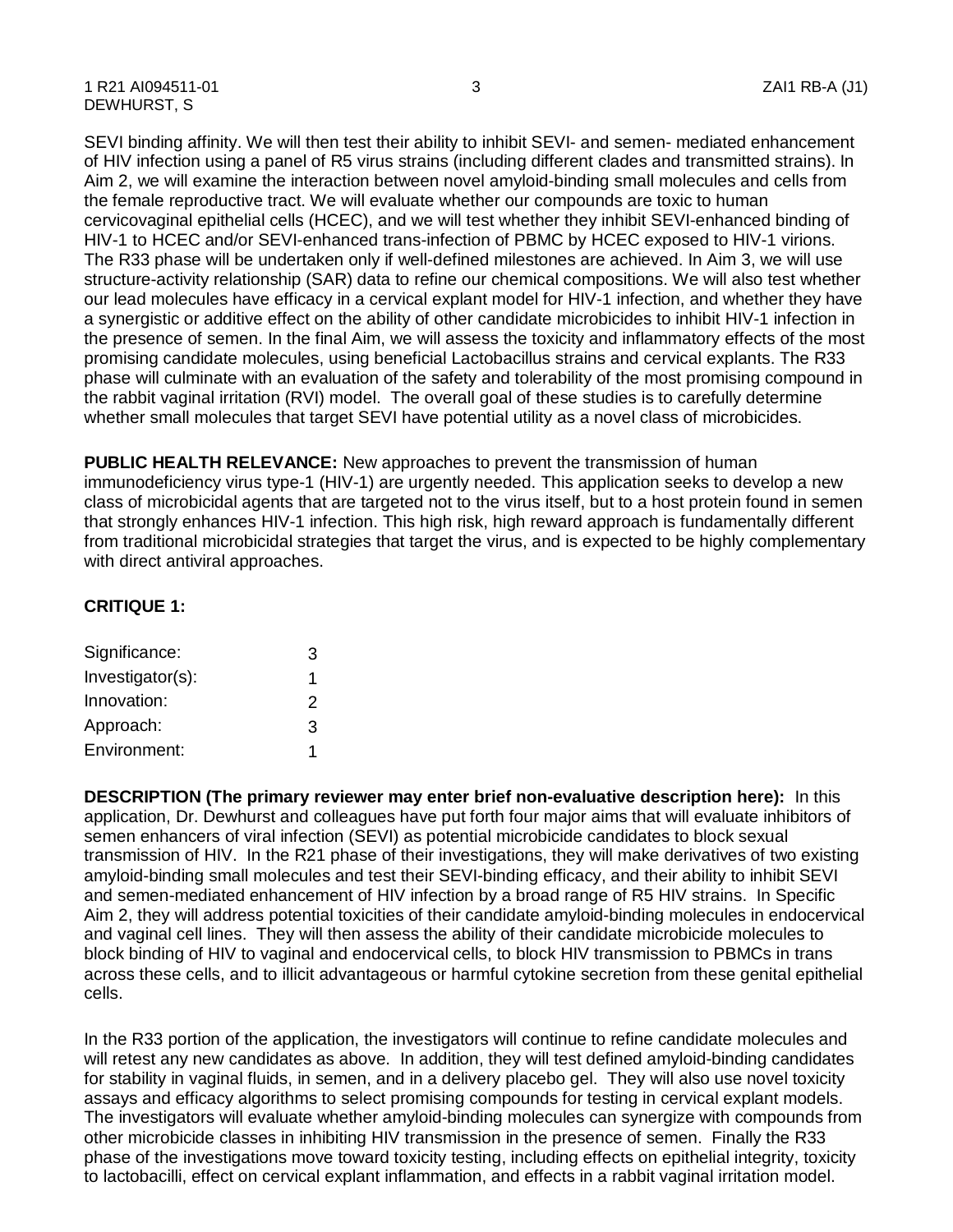### **Overall Impact:**

 The proposed investigations led by Dr. Dewhurst are novel and his preliminary data and planned investigations are very promising. The application itself is clear and concise and a pleasure to review. combined with anti-viral or epithelial barrier enhancing approaches. The approach is innovative. If a SEVI-inhibiting microbicide candidate is identified that has limited local toxicities, this compound has the potential to be used to block transmission from male to female and from male to male. Its mechanism of action would predict it may be additive or synergistic when

 The application addresses potential pitfalls and alternative approaches well. It includes realistic future directions. The scope of work may be a bit optimistic. There is a limited amount of literature available to indicate that SEVI have dramatic effects on in vivo transmission.

# **1. Significance: Strengths:**

- The investigation of novel inhibitors of SEVI is a promising approach in microbicide development.
- Targeting enhancers of transmission in the semen should have applicability to both heterosexual and same-sex transmission.
- This novel approach is likely to synergize with microbicide approaches that target the virus or the epithelial barrier.
- Preliminary data are encouraging that a product will be identified that will decrease HIV transmission in vivo and the rigorous toxicity testing will help to avoid untoward effects.

### **Weaknesses:**

- The project is a bit over-ambitious, although the preliminary data are encouraging and may predict success
- There is a limited amount of literature available to indicate that SEVI have dramatic effects on in vivo transmission.

# **2. Investigators: Strengths:**

- Drs. Dewhurst, Feng, Yang and Dezzutti are well-suited to carry out the proposed investigations. They are true innovators in the field. Their strengths complement each other and synergistic collaboration is likely.
- Inclusion of a company subcontract is appropriate.

### **Weaknesses:**

• No weaknesses are noted.

# **3. Innovation: Strengths:**

- The concept presented here is highly innovative, targeting a semen-derived enhancer of viral transmission rather than the virus itself or the epithelial barrier across which transmission might occur.
- and have less bystander effects than those that inhibit SEVI through electrostatic effects. • Unlike other SEVI inhibitors, amyloid-binding molecules are predicted to be more effective The preliminary data support this and the experiments planned are likely to generate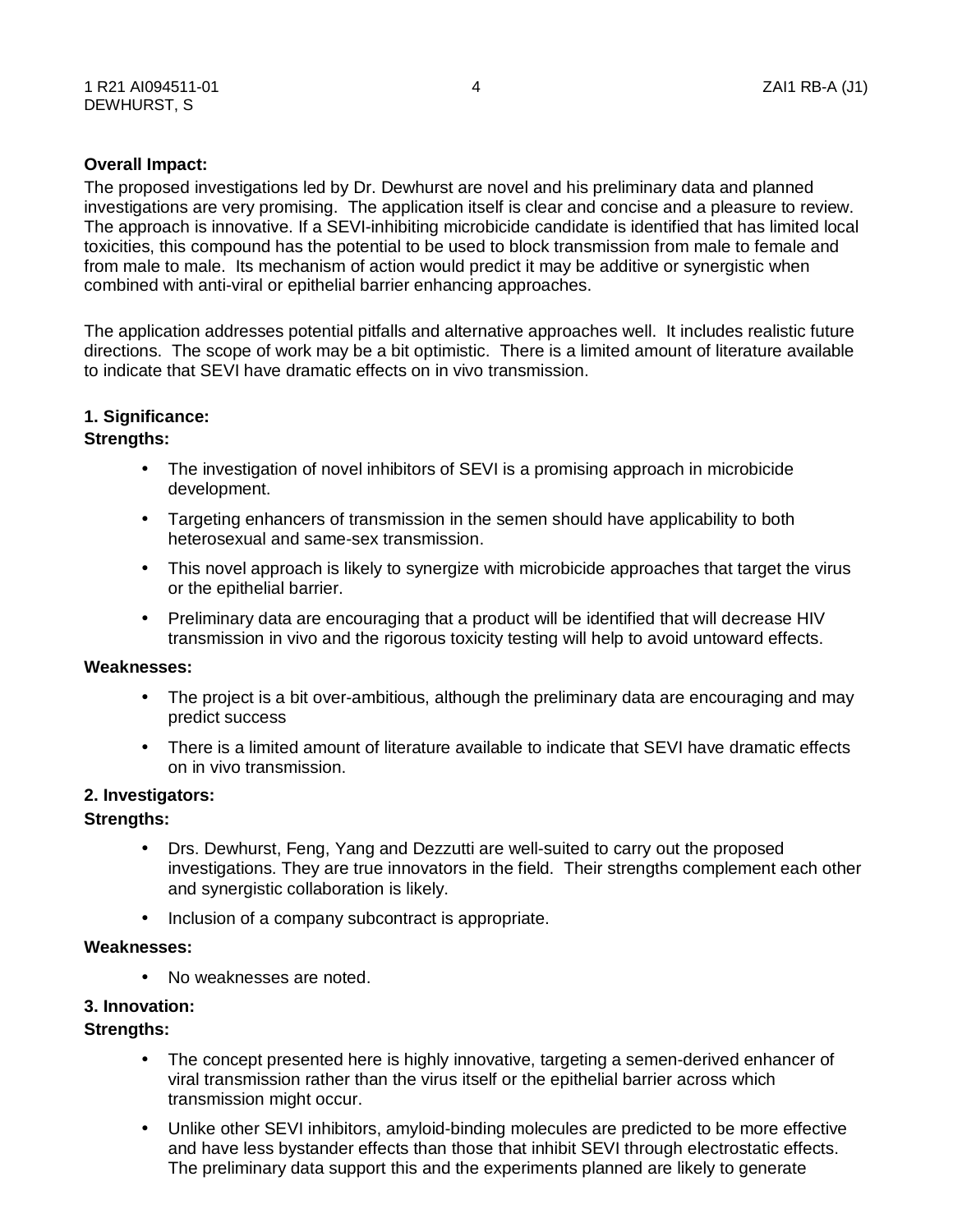compounds with improved efficacy when compared with those used to generate the preliminary data.

### **Weaknesses:**

• The use of cell lines and cervical explants and of the rabbit vaginal irritation model for toxicity testing is not particularly innovative.

# **4. Approach: Strengths:**

- inhibitors and to developing improved compounds. • Dr. Dewhurst and colleagues have taken a very logical approach to testing existing SEVI
- The investigators have taken great care to assess both efficacy and potential toxicities of their candidate compounds.
- The models used to test efficacy and toxicities are several and include cell lines from the vagina and endocervix, as well as cervical explants and an in vivo toxicity model. The testing of toxicity to beneficial lactobacillus species is a welcome inclusion.
- Plans for future partnership for an SBIR or STTR are appropriate.

### **Weaknesses:**

- transmission across the endocervix is likely to occur across the transition zone and/or • The investigators will likely be using explant cultures that are only representative of a single cervical surface. Whether that be the squamous epithelium, the transformation zone or the endocervix, the other areas should be tested as well. There is relatively good evidence that endocervix, rather than the commonly studied ectocervix.
- The investigation is a bit expansive and will not proceed to the R33 phase if a good candidate is not found. Preliminary data, however, make this possibility less worrisome.

## **5. Environment:**

## **Strengths:**

- The University of Rochester and The University of California San Diego have a long history of strong commitment to women's health research.
- Drs. Dewhurst and Yang have adequate space and facilities to perform the proposed investigations.
- Statistical support is strong.
- The inclusion of the collaboration ensures all facilities and techniques are available for the proposed studies.

### **Weaknesses:**

• No weaknesses are noted.

### **Milestones:**

 go decisions. The milestones for the R21 portion of the proposal are reasonable to the time and effort proposed. The R33 milestones are likewise well-defined and future plans are included and follow The milestones in this grant are very well presented. They are quantifiable and present defined go-no logically from the planned experiments.

### **CRITIQUE 2:**

Significance: 3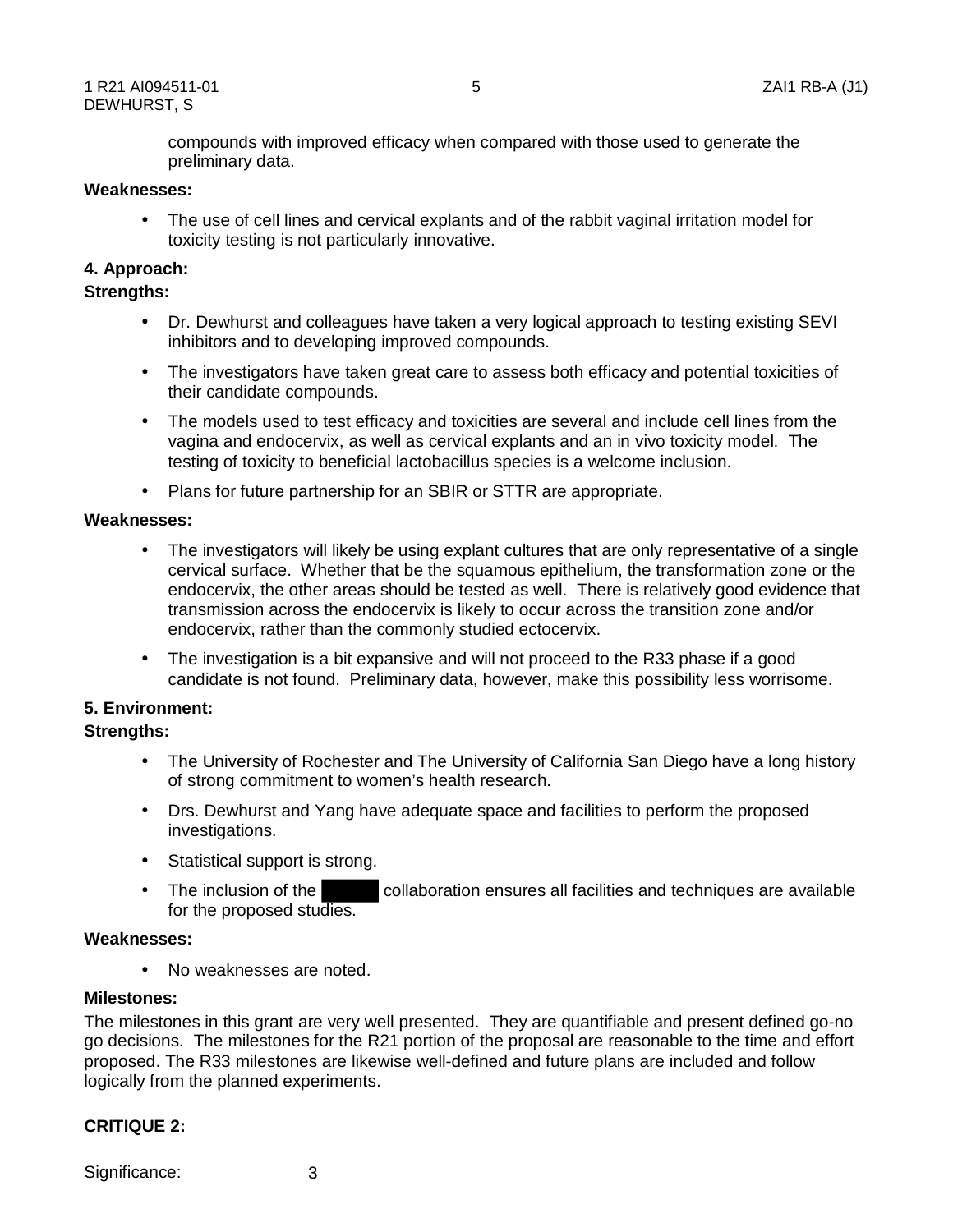1 R21 AI094511-01 6 ZAI1 RB-A (J1) DEWHURST, S

| Investigator(s): |   |
|------------------|---|
| Innovation:      | 3 |
| Approach:        | 5 |
| Environment:     |   |

### **Overall Impact:**

 term goal of combining SEVI-targeting agents with traditional microbicides might lead to a useful Exploring agents that selectively target SEVI differs from approaches that target the virus. The longproduct. The R21 phase establishes whether this class of molecules will work. The R33 phase will develop more potent agents. The combination of a virologist and synthetic chemist will work well in producing several candidate compounds.

# **1. Significance: Strengths:**

- There is significance in developing an agent that inhibits HIV infectivity that is enhanced by amyloid fibrils found in semen.
- This is a novel approach that could lead to a new paradigm for microbicides.

### **Weaknesses:**

- The approach to compound development is broad-based.
- There is concern as to whether the approach is relevant in vivo.

# **2. Investigators: Strengths:**

- The Principal Investigator is an established AIDS investigator.
- The inclusion of an organic synthetic chemist is a strength.
- The inclusion of an established expert in microbicide development is a strength.

### **Weaknesses:**

• No weaknesses are noted.

# **3. Innovation: Strengths:**

• The non-viral target could lead to developing a new paradigm for treating viral infections.

### **Weaknesses:**

• The Principal Investigator should better address issues of combining the SEVI inhibitors with other agents.

## **4. Approach: Strengths:**

- The combination of virology and organic chemistry should lead to new compounds.
- Plans to test compounds from Alzheimer's work on amyloids is a strength.
- Plans to use polyvalent drugs is a strength.

### **Weaknesses:**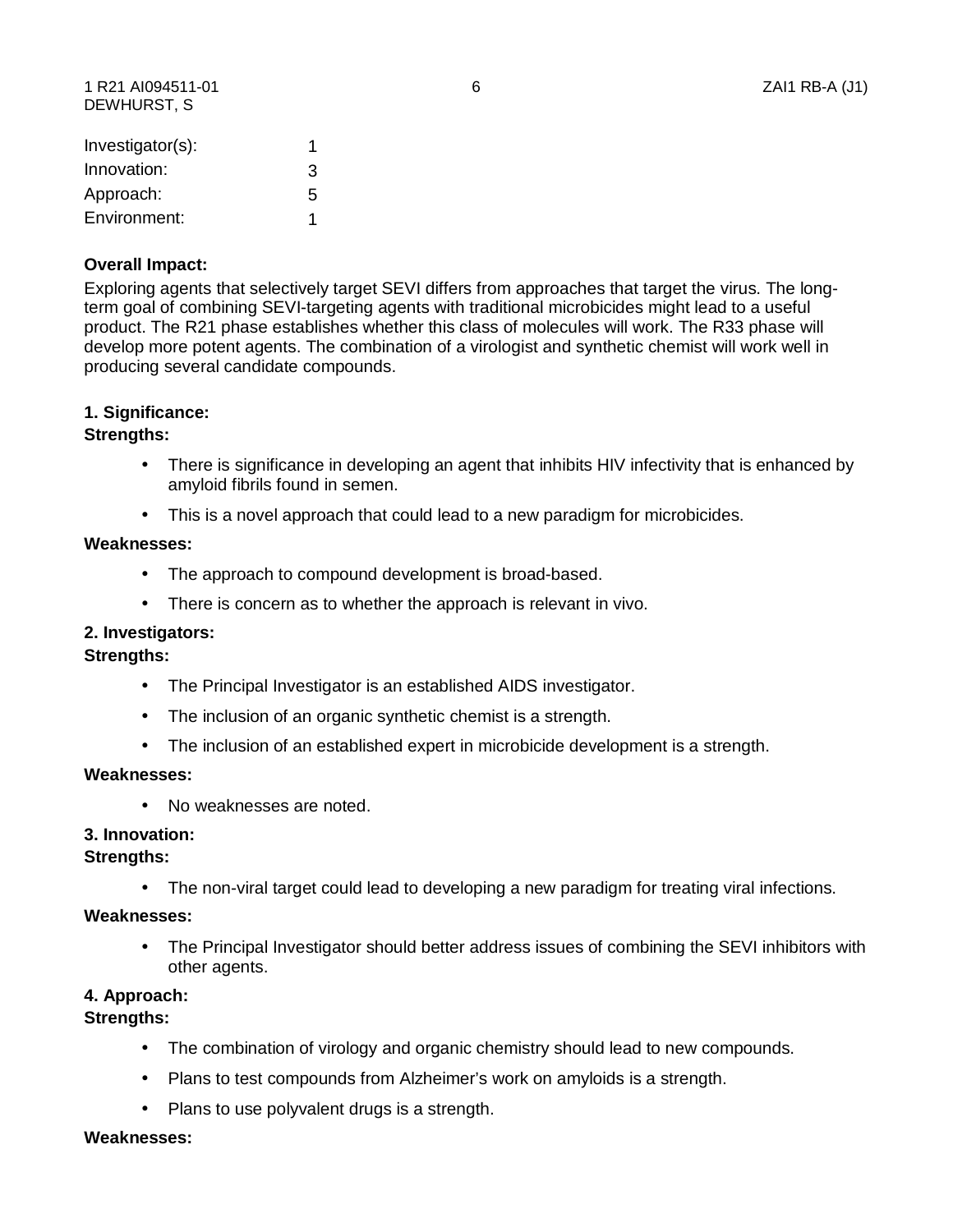- In the text of the application, log P's for BTA-EG4 and BTA-EG6 are switched. Is this a typographical error?
- The rationale for small molecules (i.e., Lipinski's Rule) appears to contradict justification for polyvalent compounds.
- Lipinski's Rule applies to the orally administered drugs that cross the blood-brain barrier and not microbicides.

### **5. Environment:**

### **Strengths:**

• The facilities are excellent.

### **Weaknesses:**

• No weaknesses are noted.

## **CRITIQUE 3:**

| Significance:    | 1 |
|------------------|---|
| Investigator(s): | 1 |
| Innovation:      | 1 |
| Approach:        | 3 |
| Environment:     | 1 |

## **Overall Impact:**

 accomplished within the allotted funding period. The team is considered an expert group for the work. The application is highly innovative and has high significance. Minor modifications to the research This application is extremely exciting and interesting with the potential to create a substantial shift in the microbicide paradigm. The current observations are solid and support continued study and development of the approach that could yield a new panel of compounds that likely would combine with other lead microbicides for a multi-functional prevention method. The approach is logical and should be approach are all that would be required to make this an exceptional grant application.

# **1. Significance: Strengths:**

- Disrupting the seminal fluid enhancement of HIV infection is a significant outcome of novel research avenues including the one described in this application. It would create a significant reduction in transmission events and could help protect females who carry the disproportionate burden of HIV infection and disease.
- The use of compounds being explored as anti-Alzheimer's Disease (AD) therapies is extremely significant and intriguing. The recognition of similar chemical structures (amyloid fibrils) is of great significance and will create the opportunity for field crossing outcomes.
- If successful, the inhibition of SEVI could be used in combination with antiviral microbicides and is less likely to allow for emergence of viral resistance.
- This application represents a truly high risk/high reward project that is based on extremely solid and intriguing preliminary findings. Although the actual contribution of SEVI during natural infections has yet to be quantified, the potential outcome of this work is extremely significant.

## **Weaknesses:**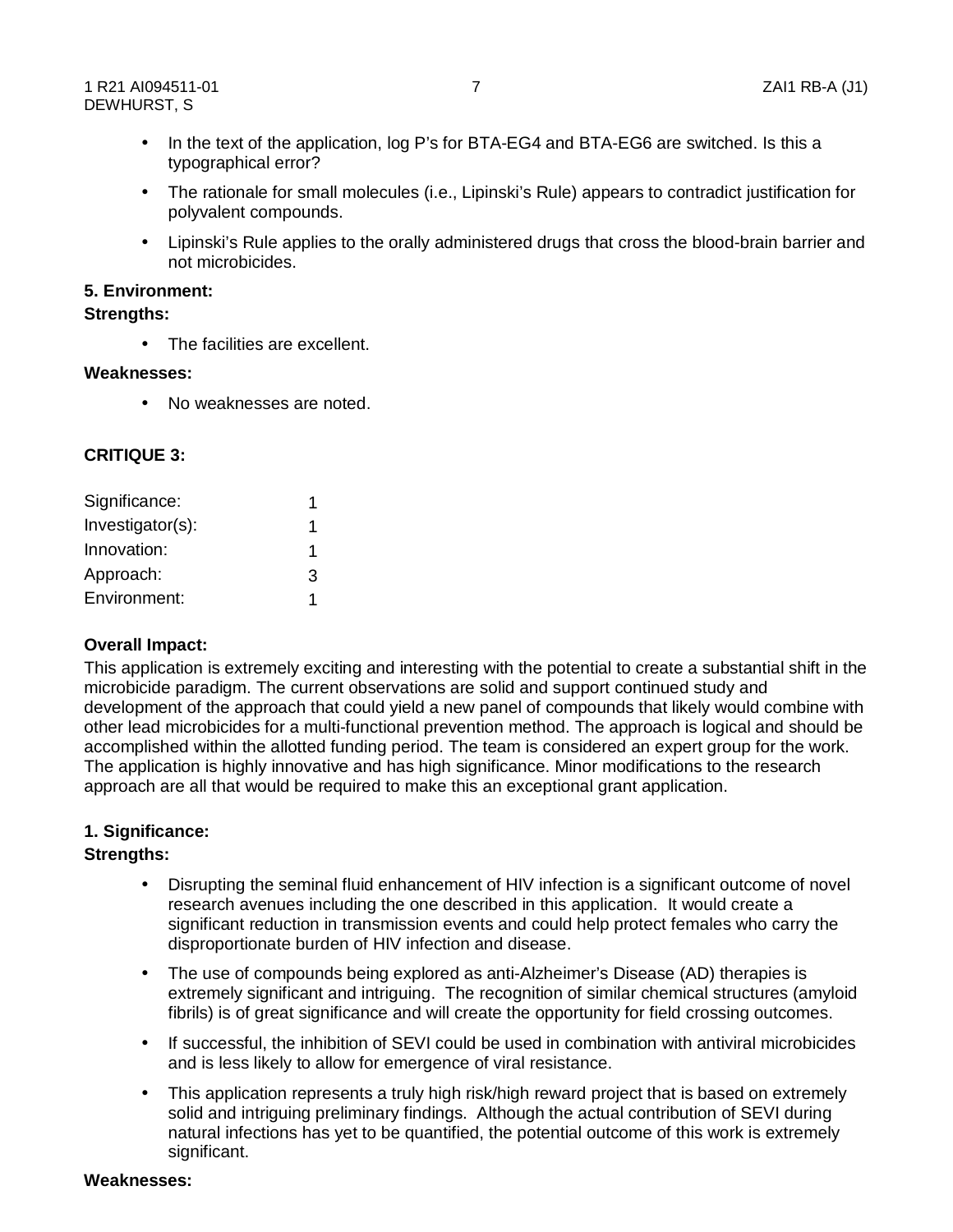reduction is a likely good outcome, the amount of prevention based on SEVI inhibition • The actual contribution of SEVI to HIV transmission is not well quantified and although any remains an unanswered question. This is a central issue with this application and the significance of SEVI as a microbicide target. The preliminary data with the two EG shielding compounds supports continued development.

### **2. Investigators:**

### **Strengths:**

- Dr. Dezzutti, Associate Professor at the University of Pittsburgh, will serve as a consultant. • Dr. Dewhurst is the PI on the application and is Professor and Chair of Microbiology and Immunology at the University of Rochester School of Medicine and Dentistry. Coinvestigators include Dr. Yang, UCSD, and , a senior scientist at .
- Parts of the group have an established collaboration. The project is a direct result of one of the ongoing collaborations.
- Dr. Dewhurst is a productive researcher specializing in HIV infection and pathogenesis in the nervous system. This is complimentary to the work of Drs. Yang (inhibitor compound chemistry), (microbicide development and animal testing) and Dezzutti (cervical and rectal cell culture explant models for microbicide testing).
- Descriptions of weekly lab meetings and data exchange plans are included. Virtual lab meetings are also described and this is considered a strength given the geographic distance among the research team sites.

#### **Weaknesses:**

No weaknesses are noted.

# **3. Innovation: Strengths:**

- Disease because they bind B-amyloid. • The goal of targeting/blocking a host virus interaction by inhibitors of a host target is highly innovative and represents a novel use of known compounds from the family of benzothiazole anilines (BTAs) currently being evaluated as therapies for Alzheimer's
- The application brings diverse fields of research (AD research) to the attack against HIV transmission.
- The identification of SEVI specific binding small molecules is innovative and should reduce off-target effects seen with other of the non-specific compounds (e.g. PRO-2000).

#### **Weaknesses:**

Inhibition of the seminal enhancer of HIV infection (SEVI) is innovative but not necessarily novel. It could lead to a substantial means of reducing transmission from the infected male but there is a limited amount of data and what is available indicates SEVI enhances but is not required for HIV infection. At best, an inhibitor of SEVI would reduce but not prevent infection.

# **4. Approach: Strengths:**

 • The application is exceptionally well written and effectively designed. The screening paradigm (Figure 11) modified from **the same of the set of state of state of set of** sparadist unit of the set of prioritized compounds for testing. The workflow plan from Aim 2 forward is logical and well defended with preliminary data or Microbicide Trial Network approval.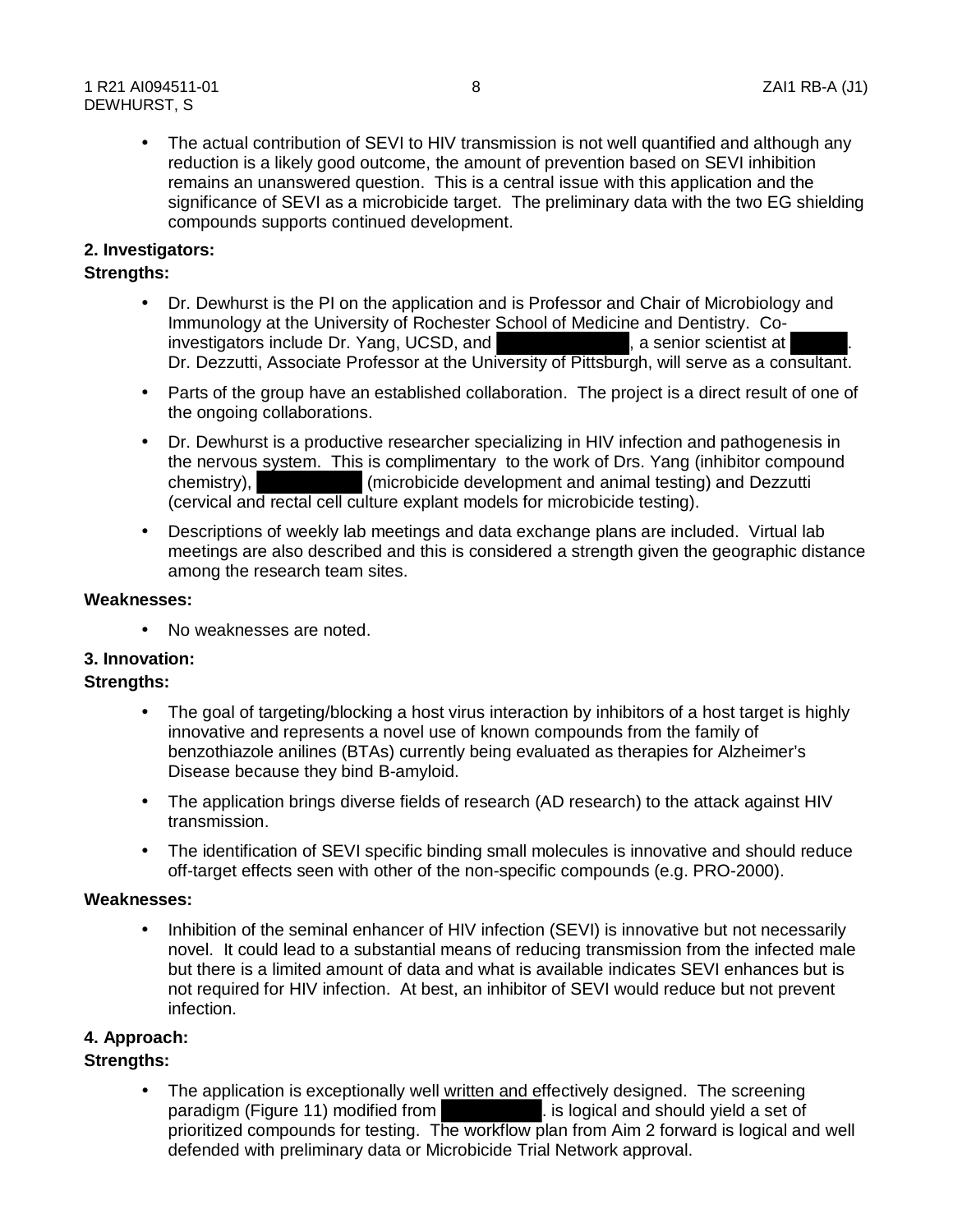- include three aspects of genital mucosal epithelial cells that are all potential contributors to • Testing of multiple HIV isolates including MDR strains in the context of heterosexual transmission models is a solid plan to identify effective SEVI inhibitors. Aim 2 studies HIV infection. Importantly, the inclusion of potential impact on cytokine/chemokine release is considered.
- A strong plan for data analyses, including the inclusion of a biostatistician, strengthens the will be screened in the rabbit vaginal irritation model in advance of any additional identification of lead compounds for future evaluations. application. Overall, the design is likely to yield a number of high priority compounds that development. The approach is solid and considered a workable approach to successful

#### **Weaknesses:**

- Aim 3 of the R33 phase is complex and dense and may create analysis issues due to its create an additional 900 compounds for screening, why are the synthesis plans included in breadth. It could easily have been two distinct aims. If the first portion of the work is to Aim 1?
- A lack of plans for studying the impact of the compounds on X4 virus isolates is not well justified and reduces enthusiasm.
- The primary efficacy assay in Aim 1 will likely miss good candidates but will allow for higher throughput, inexpensive screening analyses. The lack of quantifiable metrics to this screening system adds to the complexity of the review of later aims. How many is "a subset of compounds" with TI>10, etc.? How many compounds are to be screened initially? What is the predicted 'hit rate'? More information is provided in Aim 3 but the predicted hit rate and the maximum number of selected compounds is still not provided.
- rather than immortalized endothelial or cervical carcinoma cells. Later aims change to using immortalized or primary in nature without reducing throughput. This is considered a minor • Although valuable data are presented, the A2En and SiHa cells do not represent ideal tissue types for HIV infection/seminal fluid exposure evaluations. It should also be clearly stated that the A2En cells should never represent the vaginal tract (page 99) given that they are entirely different type of epithelia. As noted in Aim 2B, if the binding of HIV virions to vaginal epithelial cells leads to cytokine release, the ideal cell cultures would be vaginal raft cultures cervical explants. The PI could have selected more similar cell types that are either concern based on the lead compound(s) evaluation plan.
- in ways that are not predictive of anything in vivo. Similarly, the studies proposed in Aims 4B and 4C are redundant and are not described as a screening process. If Aim 4B is to • While testing of the lead compound(s) against commensal bacteria is important, adding the material to MRS broth will produce data of limited value given that this is not the normal environment for these bacteria. The broth likely will change the behavior of the compounds eliminate some compounds prior to testing in Aim 4C, it should be more clearly stated.

## **5. Environment:**

### **Strengths:**

• The environments at each study site are considered strong with appropriate facilities, practices and equipment in place for all proposed work.

### **Weaknesses:**

• No weaknesses are noted.

## **Milestones:**

 An extremely strong set of milestones is provided with quantitative endpoints that should clearly provide go/no go decision points. The only negative is that the goals are set relatively low given the strength of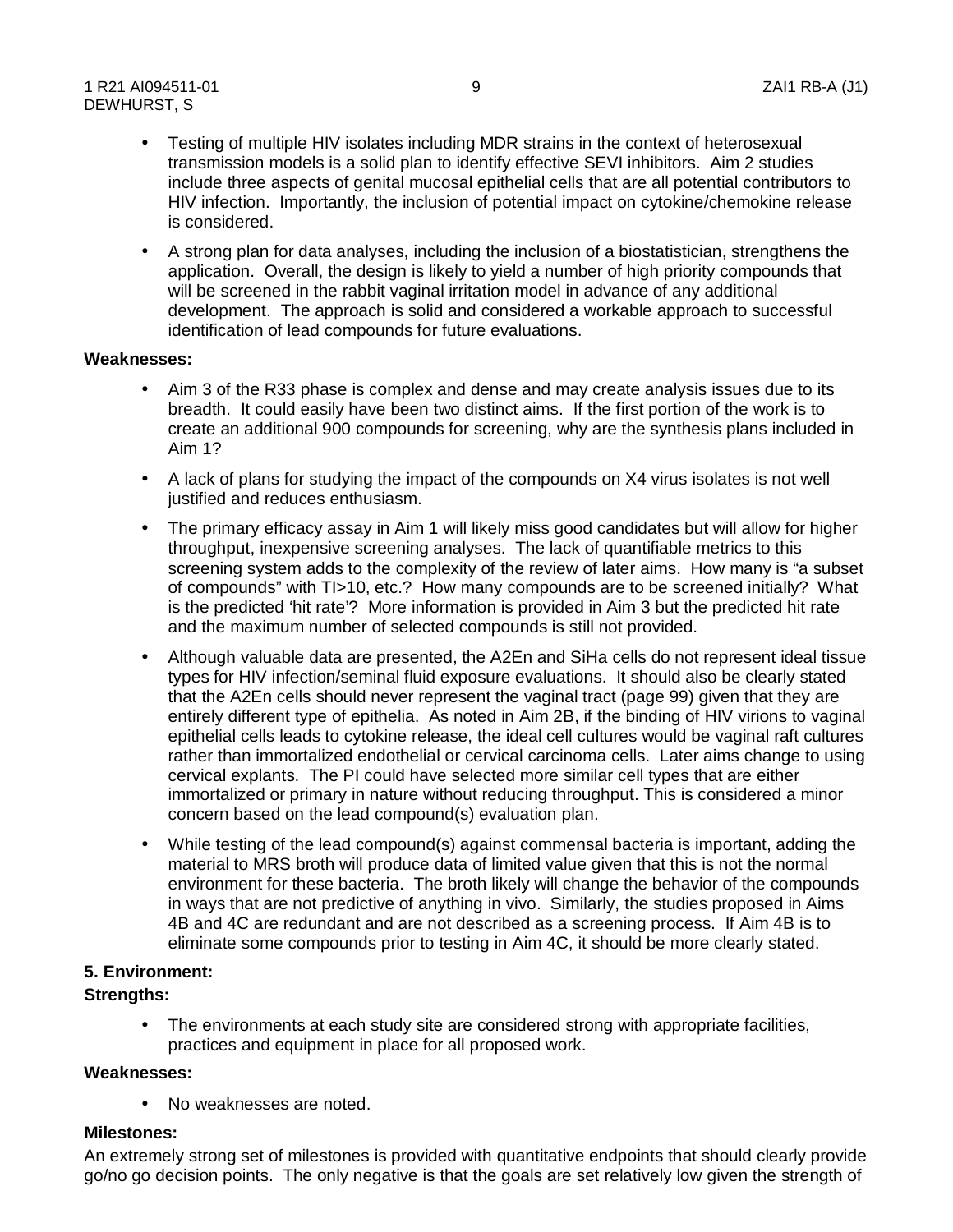1 R21 AI094511-01 10 ZAI1 RB-A (J1) DEWHURST, S

the preliminary data that is included in the application. It is likely that if the R21 is awarded this research team will advance to R33 given the already identified lead compounds with activity.

 **Vertebrate Animals:** Rabbits will be used at the end of the R33 period to test the lead compound's successful with IACUCs (approval is noted as pending) and should be refined if this application is toxicity in the vaginal irritation model. Although standard, this use of vertebrate animals is less funded. Otherwise, the information provided is acceptable.

**Budget Recommendations:** personnel and costs seem more substantial than other aspects of the application.

### **CRITIQUE 4:**

 The purpose of developing microbicides that target SEVI-like activity remains weak until the biologic relevance of this activity can be assessed in vivo. Enthusiasm would have been higher if the R33 phase included a proposal to develop an animal model that could demonstrate the enhancing effect of semen when added at physiologically appropriate levels to the viral inoculum.

#### **THE FOLLOWING RESUME SECTIONS WERE PREPARED BY THE SCIENTIFIC REVIEW ADMINISTRATOR TO SUMMARIZE THE OUTCOME OF DISCUSSIONS OF THE REVIEW COMMITTEE ON THE FOLLOWING ISSUES:**

**PROTECTION OF HUMAN SUBJECTS (Resume): ACCEPTABLE (Code 30)** The descriptions of the work at each site involving human subjects is provided and is very well written.

**INCLUSION OF WOMEN PLAN (Resume): ACCEPTABLE (G3A)** No women are involved because the human subject involvement consists of semen collection.

**INCLUSION OF MINORITIES PLAN (Resume): ACCEPTABLE (M1A)**

**INCLUSION OF CHILDREN PLAN (Resume): ACCEPTABLE (C1A)**

**VERTEBRATE ANIMAL (Resume): ACCEPTABLE (Code 30)**

 **BIOHAZARDS COMMENT: ACCEPTABLE** Adequate facilities and policies are described for the work with biohazards.

**FOREIGN INSTITUTION: NOT APPLICABLE** 

**SELECT AGENTS: NOT APPLICABLE** 

**RESOURCE SHARING PLANS: ACCEPTABLE** 

**BUDGETARY OVERLAP: NOT APPLICABLE** 

**COMMITTEE BUDGET RECOMMENDATIONS: The budget was recommended as requested.**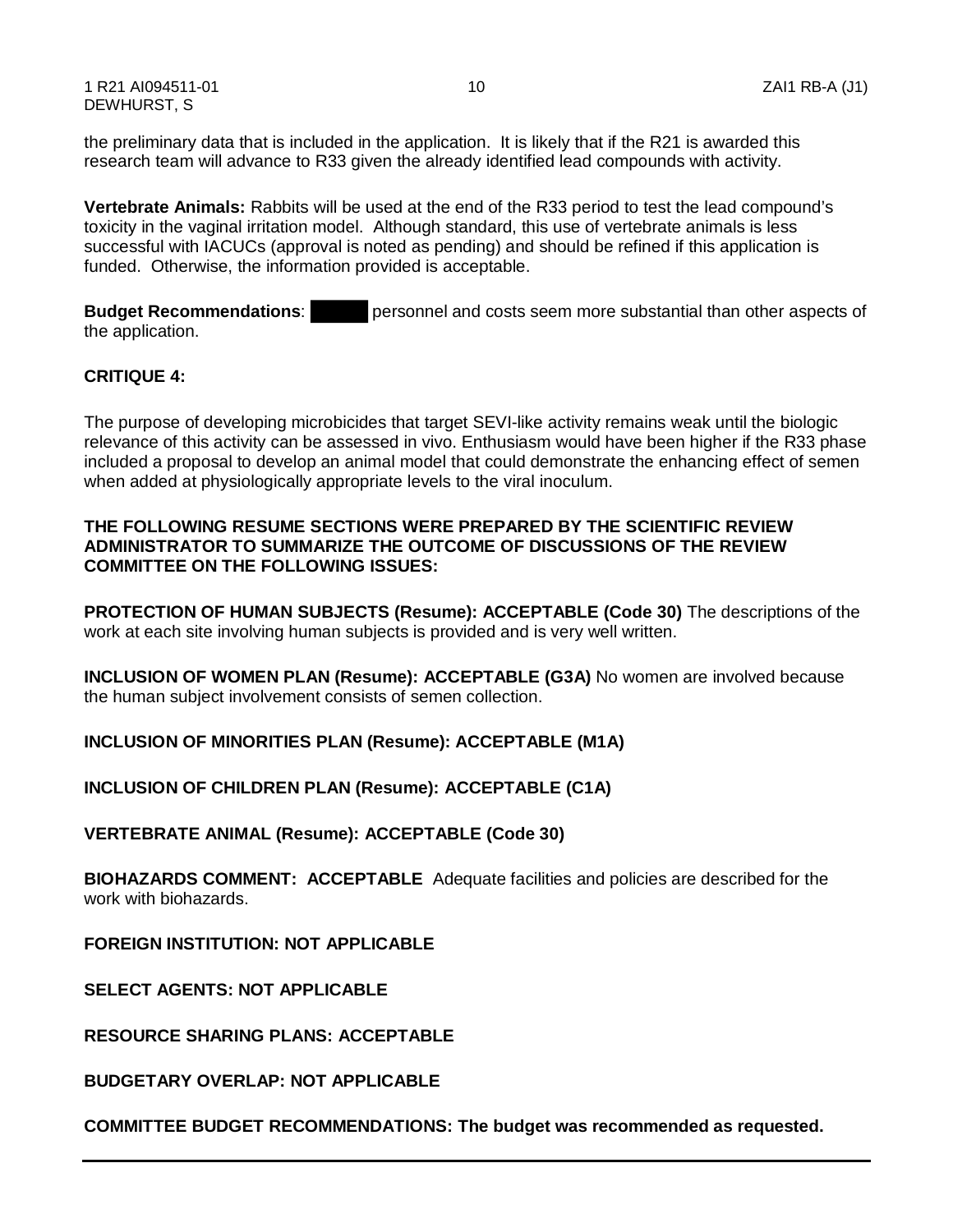NIH has modified its policy regarding the receipt of resubmissions (amended applications). See Guide Notice NOT-OD-10-080 at http://grants.nih.gov/grants/guide/notice-files/NOT-OD-10-080.html.

The impact/priority score is calculated after discussion of an application by averaging the overall scores (1-9) given by all voting reviewers on the committee and multiplying by 10. The criterion scores are submitted prior to the meeting by the individual reviewers assigned to an application, and are not discussed specifically at the review meeting or calculated into the overall impact score. For details on the review process, see

http://grants.nih.gov/grants/peer\_review\_process.htm#scoring.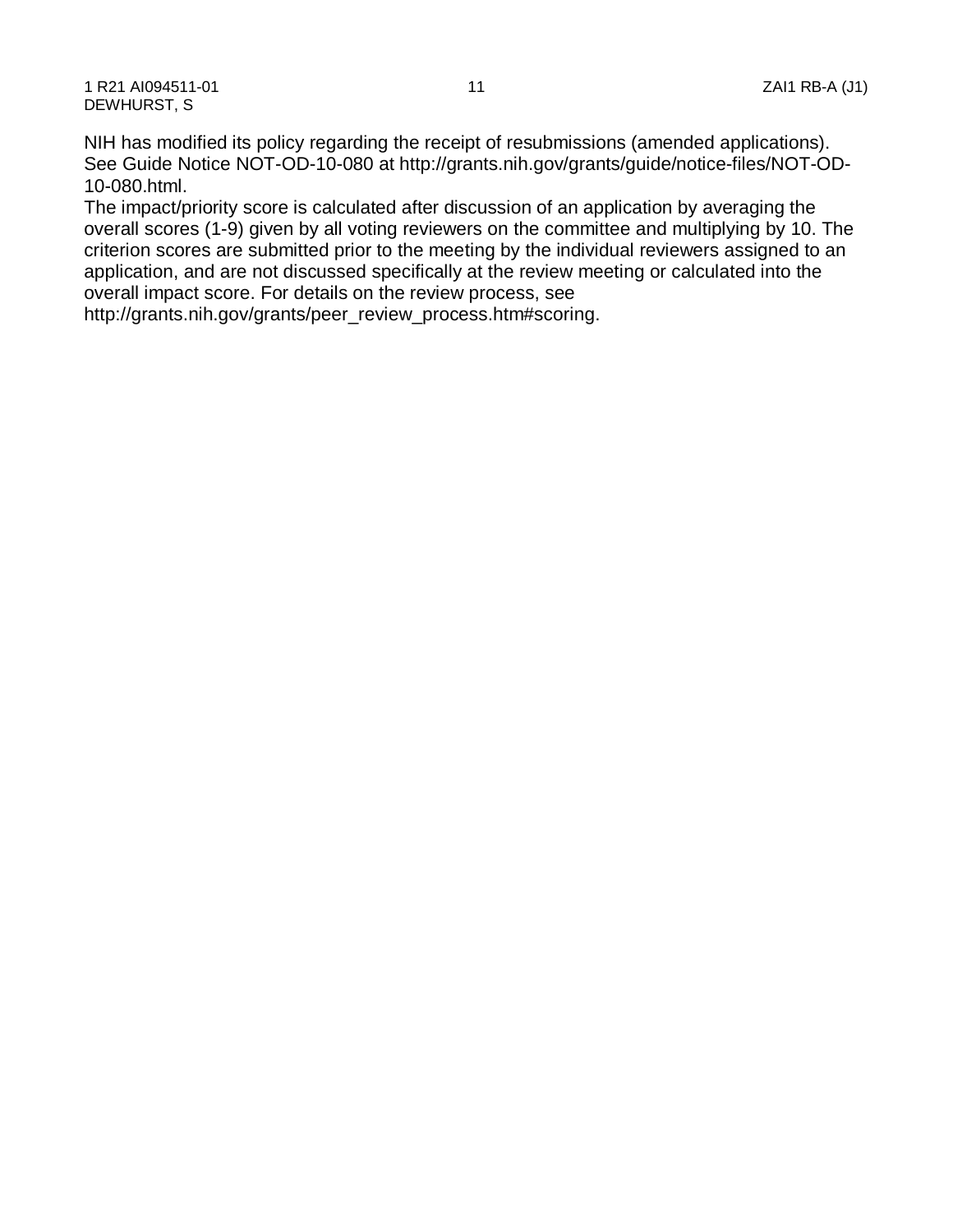#### **MEETING ROSTER**

#### **National Institute of Allergy and Infectious Diseases Special Emphasis Panel NATIONAL INSTITUTE OF ALLERGY AND INFECTIOUS DISEASES Microbicide Innovation Program (MIP VI) (R21/R33) ZAI1 RB-A (J1) 1 December 02, 2010 - December 03, 2010**

#### **CHAIRPERSON**

NORTH, THOMAS W., PHD PROFESSOR EMORY UNIVERSITY ATLANTA, GA 30332

#### **MEMBERS**

BATTEIGER, BYRON E., MD PROFESSOR OF MEDICINE, MICROBIOLOGY AND **IMMUNOLOGY** DIVISION OF INFECTIOUS DISEASES INDIANA UNIVERSITY SCHOOL OF MEDICINE INDIANAPOLIS, IN 46202

BUCKHEIT, ROBERT W. JR., PHD PRESIDENT AND CHIEF SCIENTIFIC OFFICER IMQUEST BIOSCIENCES INC. FREDERICK, MD 21704

BUTERA, SALVATORE T., DVM, PHD ASSOCIATE DIRECTOR FOR LABORATORY SCIENCE CENTERS FOR DISEASE CONTROL & PREVENTION ATLANTA, GA 30333

DONCEL, GUSTAVO F., MD, PHD PROFESSOR OF OBSTETRICS AND GYNECOLOGY DEPARTMENT OF OBSTETRICS AND GYNECOLOGY EASTERN VIRGINIA MEDICAL SCHOOL NORFOLK, VA 23507

FOUTS, TIMOTHY R., PHD SENIOR DIRECTOR, VIROLOGY DEPARTMENT OF VIROLOGY PROFECTUS BIOSCIENCES, INCORPORATED BALTIMORE, MD 21224

GANDOUR, RICHARD D., PHD PROFESSOR OF CHEMISTRY VIRGINIA TECH BLACKSBURG, VA 24061

HOWELL, ALEXANDRA L., PHD RESEARCH ASSOCIATE PROFESSOR VA MEDICAL CENTER WHITE RIVER JCT , VT 05009

KIEWEG, SARAH , PHD ASSISTANT PROFESSOR UNIVERSITY OF KANSAS MECHANICAL ENGINEERING LAWRENCE, KS 66045

KLOTMAN, MARY E., MD CHAIR DEPARTMENT OF MEDICINE DUKE NORTH HOSPITAL DURHAM, NC 27710

KOZLOWSKI, PAMELA A., PHD ASSOCIATE PROFESSOR GENE THERAPY PROGRAM DEPARTMENT OF MICROBIOLOGY AND IMMUNOLOGY LOUISIANA STATE UNIVERSITY HEALTH SCIENCES CENTER NEW ORLEANS, LA 70112

LABIB, MOHAMED E., PHD CEO NOVAFLUX TECHNOLOGIES PRINCETON, NJ 08540

LEDERMAN, MICHAEL M., MD PROFESSOR OF MEDICINE CASE WESTERN RESERVE UNIVERSITY CLEVELAND, OH 44106

MAUCK, CHRISTINE , MD CKM CONSULTING, LLC GAITHERSBURG , MD 20878

MITRA, ASHIM K., PHD CURATORS' PROFESSOR AND CHAIRMAN DEPARTMENT OF PHARMACEUTICAL SCIENCES SCHOOL OF PHARMACY UNIVERSITY OF MISSOURI- KANSAS CITY KANSAS CITY, MO 64110

 PARANG, KEYKAVOUS, PHD, PHARM PROFESSOR DEPARTMENT OF BIOMEDICAL SCIENCES UNIVERSITY OF RHODE ISLAND KINGSTON, RI 02881

PYLES, RICHARD B., PHD ASSOCIATE PROFESSOR DEPARTMENT OF PEDIATRICS UNIVERSITY OF TEXAS MEDICAL BRANCH GALVESTON, TX 77555

SCHUST, DANNY J., MD ASSOCIATE PROFESSOR OB/GYN AND WOMEN'S HEALTH CENTER FOR REPRODUCTIVE MEDICINE UNIVERSITY OF MISSOURI-COLUMBIA COLUMBIA, MO 65202